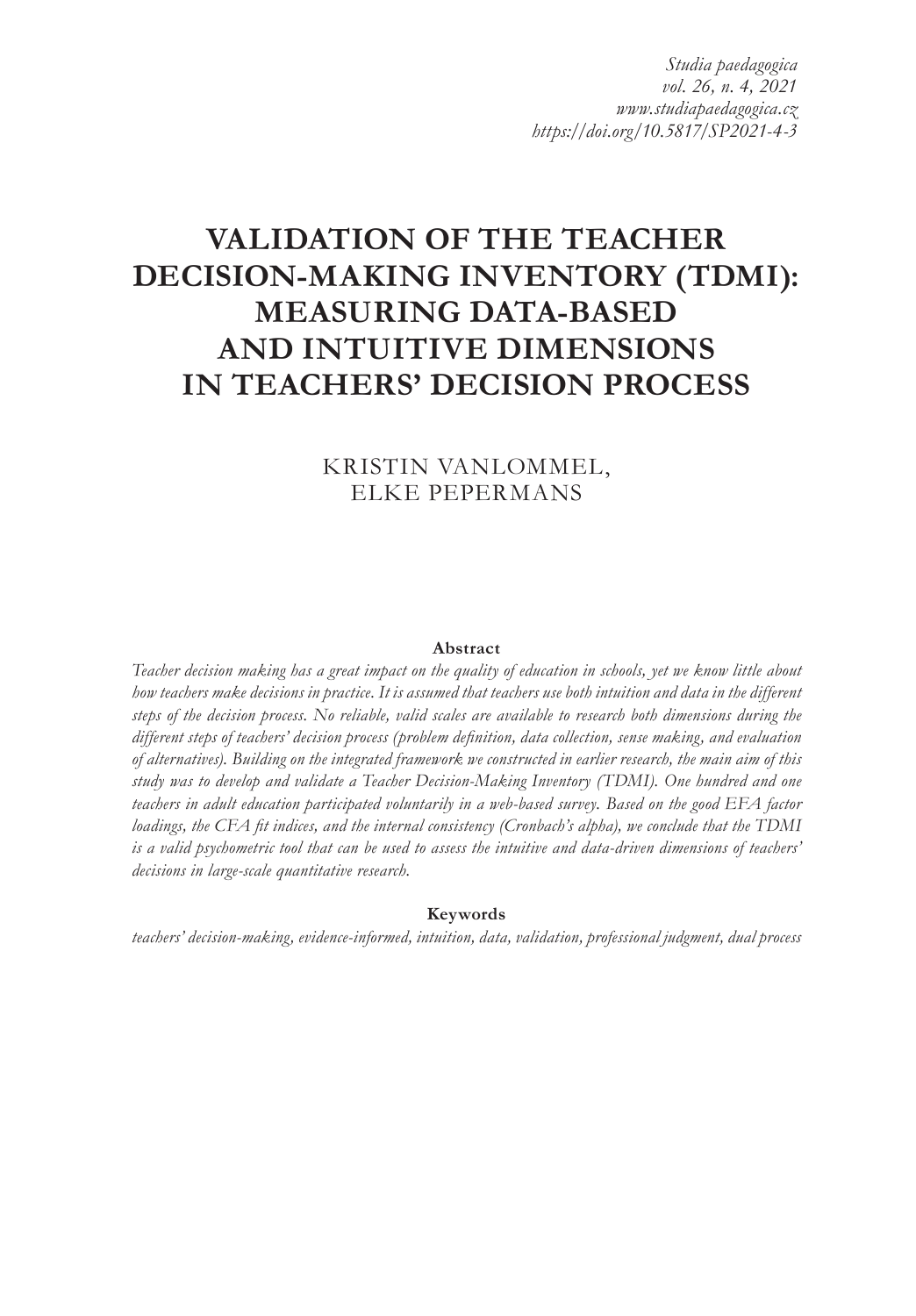#### **Introduction**

Decision making is an important topic in education, since teachers' decisions greatly influence pupils' trajectories, especially when the stakes are high (e.g., passing or failing, moving on to the next educational track; Bonvin, 2003). Therefore, it is important for teachers to make wise, professional decisions. However, we know little about how teachers actually make decisions (Earl & Katz, 2006; Eurydice, 2011; Harteis et al., 2008). This leads to important questions: what are professional decisions, and how can we better understand decision making in practice?

In education, research that studies teacher judgment has shifted from a personal knowledge perspective based on expertise within the teaching profession towards an emphasis on data-based decision making (DBDM). Following disappointing findings with regard to the accuracy of teacher judgment (Urhahne & Wijnia, 2020), policymakers and researchers expected educational decision making to become more data informed (Mandinach, 2006). Data use models describe optimal teacher judgment as based on a systematic inquiry cycle: problem definition, data collection, analyses, and interpretation to evaluate alternatives before a decision is made (Datnow et al., 2007; Schildkamp & Lai, 2013; Strayhorn, 2009).

In the broader field of decision theory, many scholars have agreed that human judgment is guided by both data and intuition, which may influence the different steps of the decision process to a greater or lesser extent (Blackwell et al., 2006; Evans, 2008; Kahneman & Frederick, 2002). Although educational research mostly studies teacher judgment from either a data use or a teacher knowledge perspective, it seems appropriate to assume that both dimensions will influence teacher judgment in practice (Evans, 2008; Klein, 2008; Tversky & Kahneman, 1981). The question is not whether teachers make intuitive or data-based decisions. It is more interesting to grasp the extent to which teachers use data or intuition in the different steps of the decision process.

In the past, studies have indicated that teacher judgment shows much variability at the level of the individual teacher (Kaiser et al., 2013). In earlier research (Vanlommel et al., 2017, 2018, 2020), we therefore used a qualitative case study design to explore how teachers differ in the extent to which they use data or intuition before the final decision is made. Based on the level of data and intuition use by teachers, we identified four different approaches to decision making: (a) rational (high on data, low on intuition); (b) intuitive (high on intuition, low on data); (c) professional (a combination of both); and (d) arbitrary (a restricted decision process involving little use of data or intuition).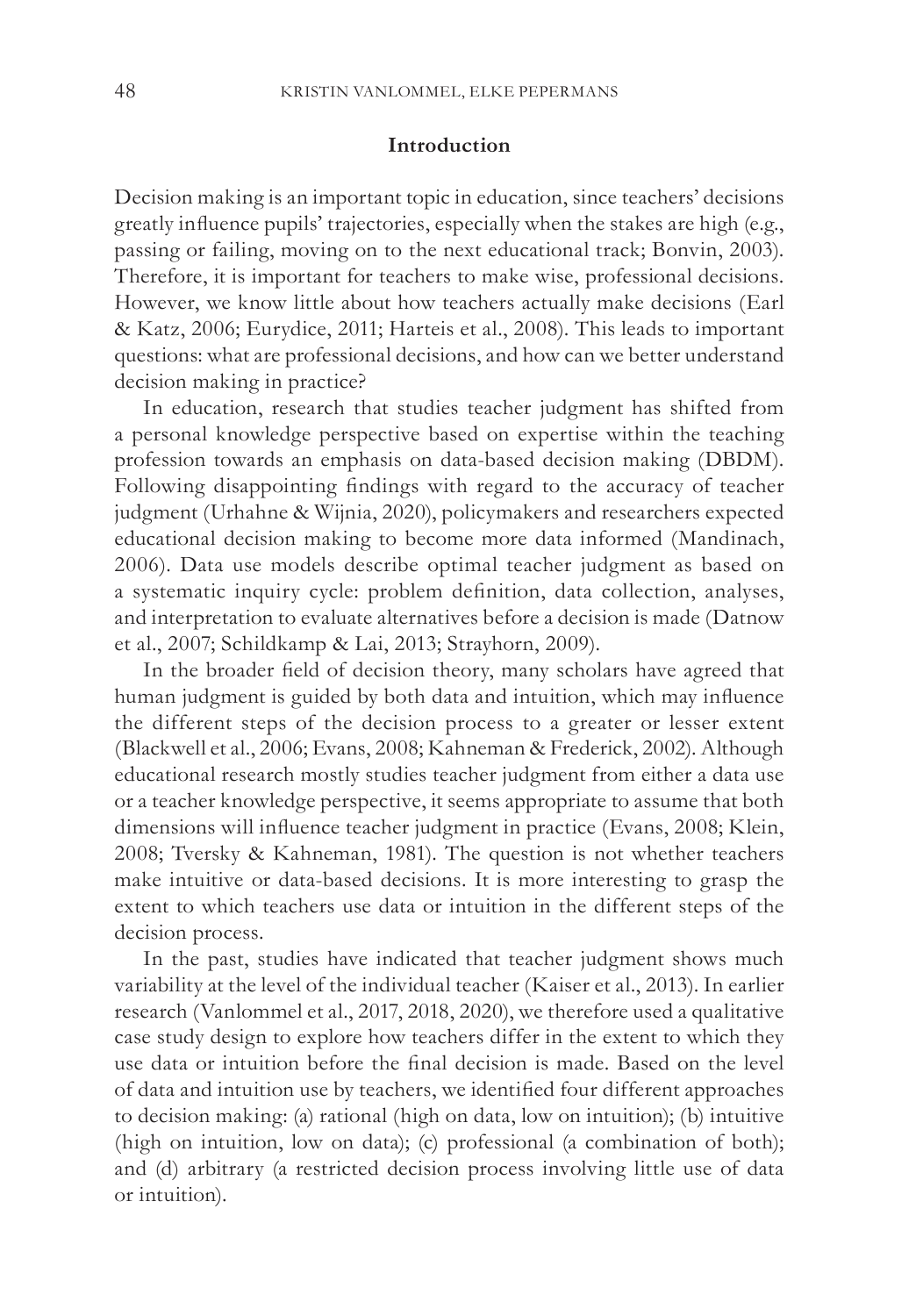



When we wanted to take the next step, to quantitatively study the use of data and intuition in the decision process, we encountered two major problems. First, there was no framework available that integrated data and intuition in the different steps of the decision process, and thus no instruments to study teacher decision making on a large scale. Second, there was conceptual haziness about intuition in the context of teacher judgment. We needed a transparent definition that disentangled the confusion stemming from a lack of insight and that permitted empirical research on this topic in education. We tackled both obstacles in previous research (see Vanlommel, 2018) and we build on those insights to develop and validate a Teacher Decision-Making Inventory (TDMI) that allows large-scale research in order to advance the field.

## **Theoretical Framework**

## *The decision process*

Both data-based and intuitive processes are considered to be valuable parts of teacher judgment that each have their own merits and pitfalls; thus, they need to be combined to make the best professional decisions possible. For example, intuitive recognition can allow teachers to recognize a problem quickly at an early stage, and expert knowledge is important to understand what data mean in a specific context. At the same time, research has shown that intuition may be vulnerable to different sources of bias (Burgess et al., 2009; Kahneman & Frederick, 2002). For one thing, teachers may mainly pay attention to indicators that confirm what they already believe and often ignore data that indicate the contrary (Goldstein & Hogarth, 1997; Harteis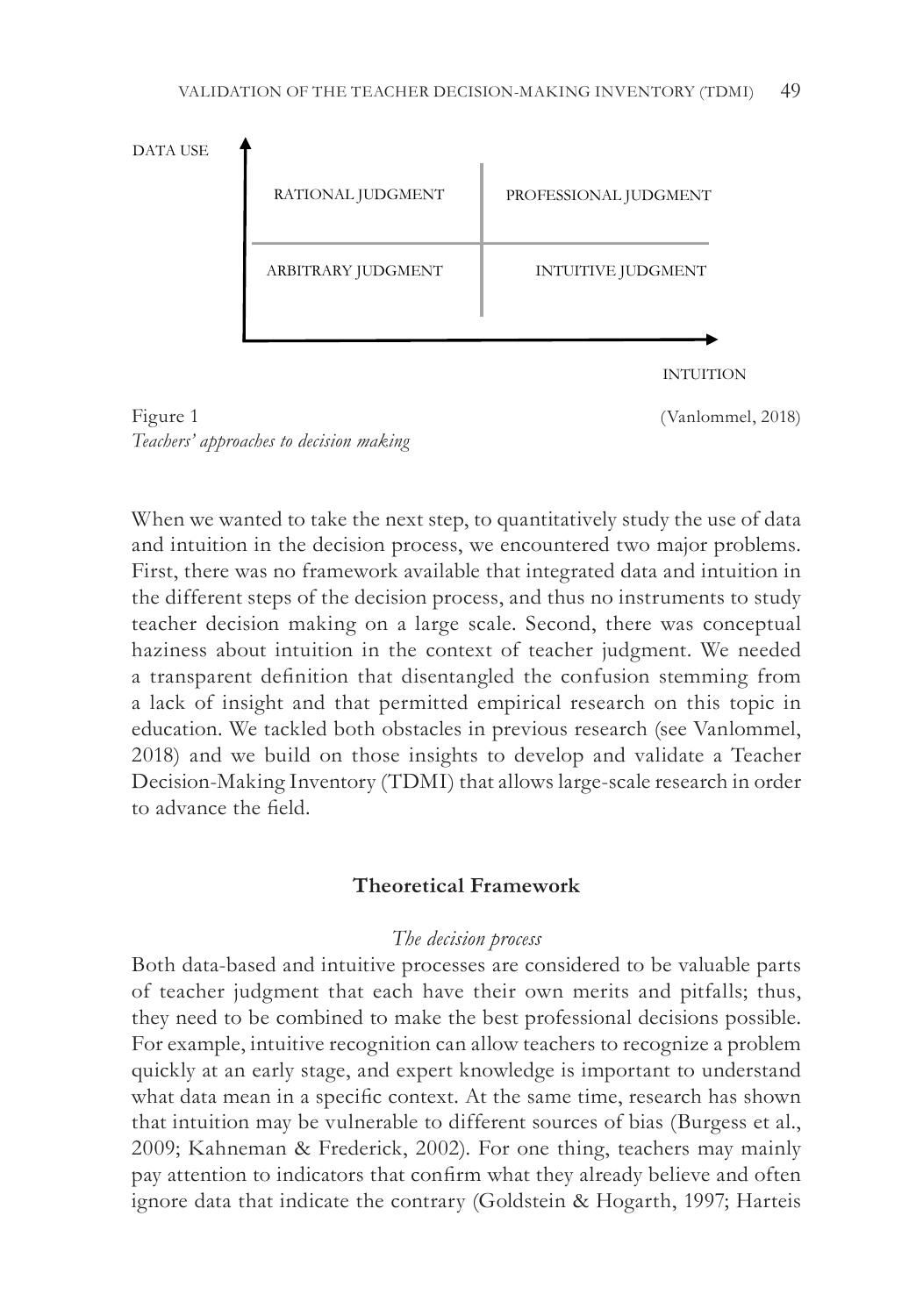et al., 2008; Klein, 2008; Tversky & Kahneman, 1981). This may lead to selffulfilling prophecies that perpetuate social or economic disparities. In order to prevent the pitfalls of confirmation bias, data use is crucial for questioning assumptions. To make good decisions, teachers are required to use both data and intuition in the different steps of the decision process. Information deriving from one source can complement information from another (Earl & Katz, 2006; Kahneman & Klein, 2009); the complexity of conclusions related to pupil competence also requires a detailed and balanced view drawn from more than one data source (Cohen et al., 2017.)

### *Professional decision making from an integrated perspective*

In the field of decision making, theories on dual-process approaches to decision making indicate that data-based and intuitive processes both influence human judgment (Hogarth, 2001; Klein, 2008). In the field of education, theories that approach decision making as a dual process influenced by the use of both data and intuition are scarce. In earlier research (Vanlommel et al., 2017), we combined theories of DBDM that are commonly used within education (Datnow & Hubbard, 2015; Mandinach & Jimerson, 2016; Schildkamp et al., 2016) with the theory of naturalistic decision making that studies intuition as expertise (Klein, 2008). The recognition-primed decision model describes how experts can use their professional knowledge of subject and context to make accurate decisions, based on their expertise (Klein, 2008). We will elaborate on both dimensions in the next paragraphs and integrate them in the theoretical framework that will be used to develop our questionnaire.

What is DBDM and how can it contribute to teacher judgment? In a movement away from the era in which research primarily studied how teachers' intuitive knowledge influenced the outcomes of teacher judgment, the initial body of data use research mainly conceptualized data as quantitative indicators of pupils' cognitive output (Hubbard et al., 2014). This was based on the assumption that the quality of educational decisions would increase to the extent that they were based on objective measures, such as standardized tests.

More recently, scholars have criticized this narrow view because it inhibits a full understanding of pupil competences and it has led to undesirable practices such as 'teaching to the test' (Brown, 2017; Ehren & Swanborn, 2012). Therefore, broadening the concept of data to include all indicators that inform some aspect of schooling has been advocated (Schildkamp & Lai, 2013). These definitions of data include quantitative measures, such as results from (standardized) tests or attendance rates, but also qualitative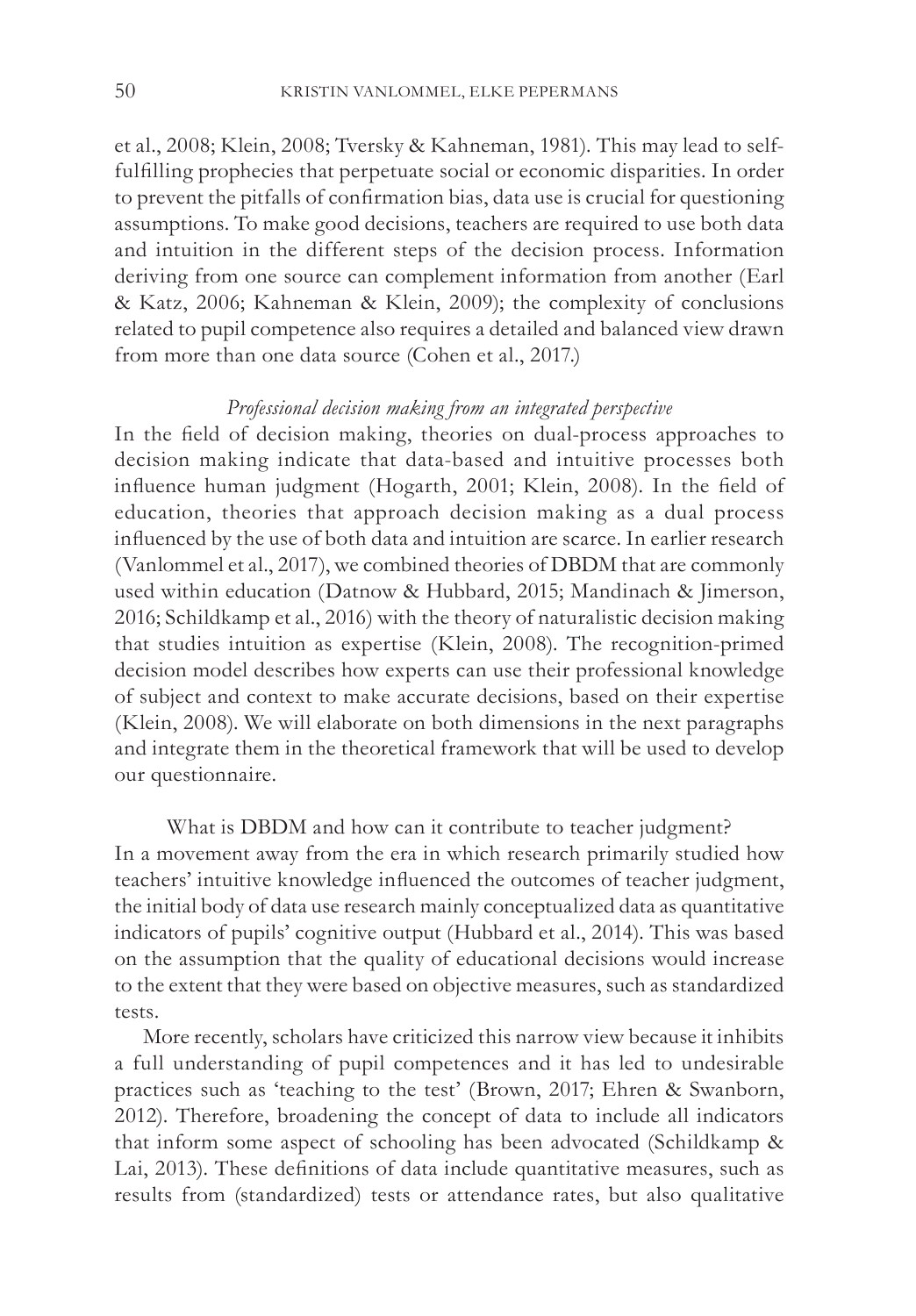indicators, such as observations in the classroom or conversations with colleagues, pupils, or parents. To differentiate the formal use of data from incidental, spontaneous gathering of indicators, data collection needs to be initiated based on a clear goal or question and to follow an inquiry cycle (Earl & Louis, 2013; Schildkamp & Lai, 2013). Data are collected systematically and deliberately (Bromme et al., 2014).

DBDM can then be defined as a systematic process in which (1) a problem or question is diagnosed using at least one type of data collected deliberately and systematically, (2) data are collected systematically with the aim of exploring the question or problem, (3) data are interpreted by objective criteria, and (4) evaluative arguments are based on data use in steps 1–3 (Coburn & Turner, 2012).

# What is intuition and how can it contribute to professional teacher judgment?

Theories of naturalistic decision making focus on the value of expert intuition, originating from early research on master chess players who were able to make accurate decisions because they recognized cues and complex patterns (Chase & Simon, 1973). This led to the definition of intuition as recognition, and was elaborated further in the recognition-primed decision model (Klein, 2008). Klein (2008) described how subject-matter experts are able to make good decisions in complex contexts because they recognize cues and patterns based on the expert knowledge stored in their memory, without a deliberate and systematic search. Applied to teacher judgment, this means that teachers are able to recognize a problem spontaneously, without using data in their diagnosis, and to make a decision without a deliberate and systematic collection and analysis of data (Kahneman, 2003; Klein, 2008). Teachers hold patterns in their memory, based on learning and experience, that draw attention to cues without a deliberate search for answers to a question. The spontaneous recognition of elements in a given situation triggers expectancies for the future based on similar cases in the past, and thereby informs decision making without deliberate analyses. In our study, we define intuition as a personal knowledge base that consists of patterns and mental models teachers have acquired through learning and experience, enabling them to recognize cues and solutions spontaneously without deliberate attention or a systematic approach.

Intuitive processes of decision making refer to (1) spontaneous recognition of a problem without further diagnosis, (2) automatic collection of information without a deliberate or systematic approach, (3) interpretation based on personal criteria, and (4) evaluative arguments based on evidence collected through intuitive processes in steps 1-3.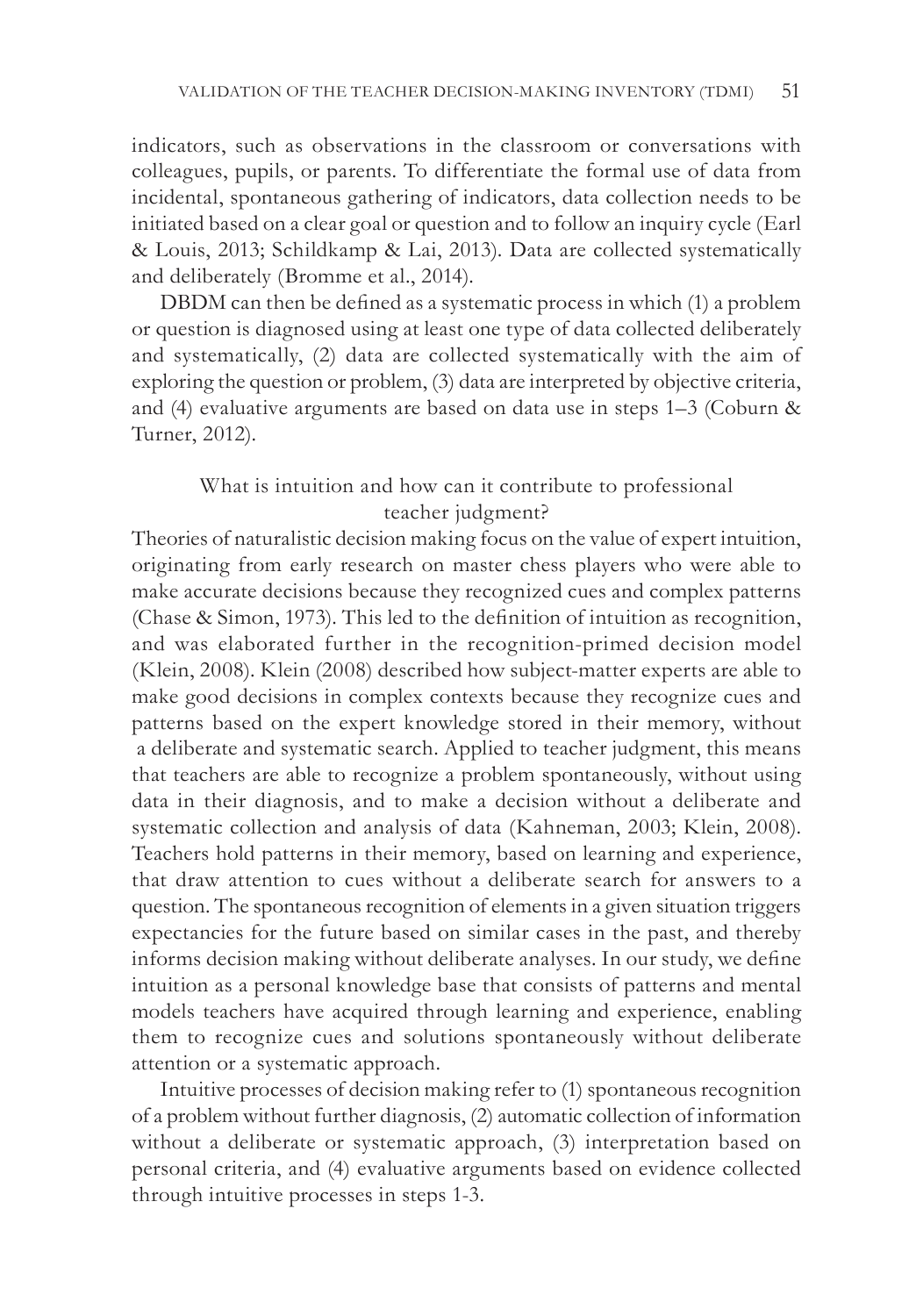## *To an integrated framework: Data use and intuition integrated in the different steps of the decision process*

In step 1, a problem or goal is defined when the actual situation is weighed against personal or objective standards for the desired situation (Mintzberg & Westley, 2001; Schildkamp et al., 2016).

A decision process may be initiated when a teacher recognizes a problem spontaneously without deliberately weighing the actual state of affairs against the standards. For example, a teacher spontaneously notices that a pupil is staring out the window during daily work. The teacher feels this might be a problem and keeps this information in mind. This intuitive problem recognition might or might not be followed by problem diagnosis. For example, the teacher can start observing this pupil using an observation protocol, focusing on pre-planned indicators.

Once teachers have defined the problem, this is expected to trigger a wider search for more data (Evans, 2008; Schildkamp et al., 2016). In step 2 (data collection), a data search may or may not be guided by the problem or question defined in step 1 or by a clear plan (e.g., Mandinach et al., 2006). For example, when the teacher defines the problem as a student's possible learning disorder in step 1, that teacher can develop a plan: what data do I need and how do I collect the data in order to gain fine-grained insight into the problem? Intuitive data collection might start from the same problem definition but is not guided by a plan. During teachers' daily practice, their attention is spontaneously drawn by elements that (mostly) confirm or (seldom) question their initial problem recognition. Independent of the rational or intuitive nature of teachers' data collection, in step 3, data need to be analyzed and interpreted before they can inform teachers' decision making (Bertrand & Marsh, 2015). In this sense-making process, it has been suggested that although data use models to prescribe optimal procedures for coming to valid conclusions (Bosker et al., 2007), in practice teachers might take mental shortcuts (heuristics) to reach quicker and easier conclusions (Evans, 2006; Kahneman, 2008; Klein, 2008). False inferences are often explained in terms of confirmation bias, when teachers frame the data to fit their existing beliefs (Harteis et al., 2008; Kahneman & Frederick, 2002). Therefore, it is important to look at the criteria used when teachers make inferences. While DBDM refers to the use of objective, pre-defined criteria, teachers might also trust in personal criteria to make sense of data (Vanlommel & Schildkamp, 2019).

In the fourth step, after teachers have run through steps 1-3, an important question concerns the extent to which they take data and intuition into account when they evaluate alternatives and make a decision. Information deriving from data-based and intuitive processes may coincide and thus strengthen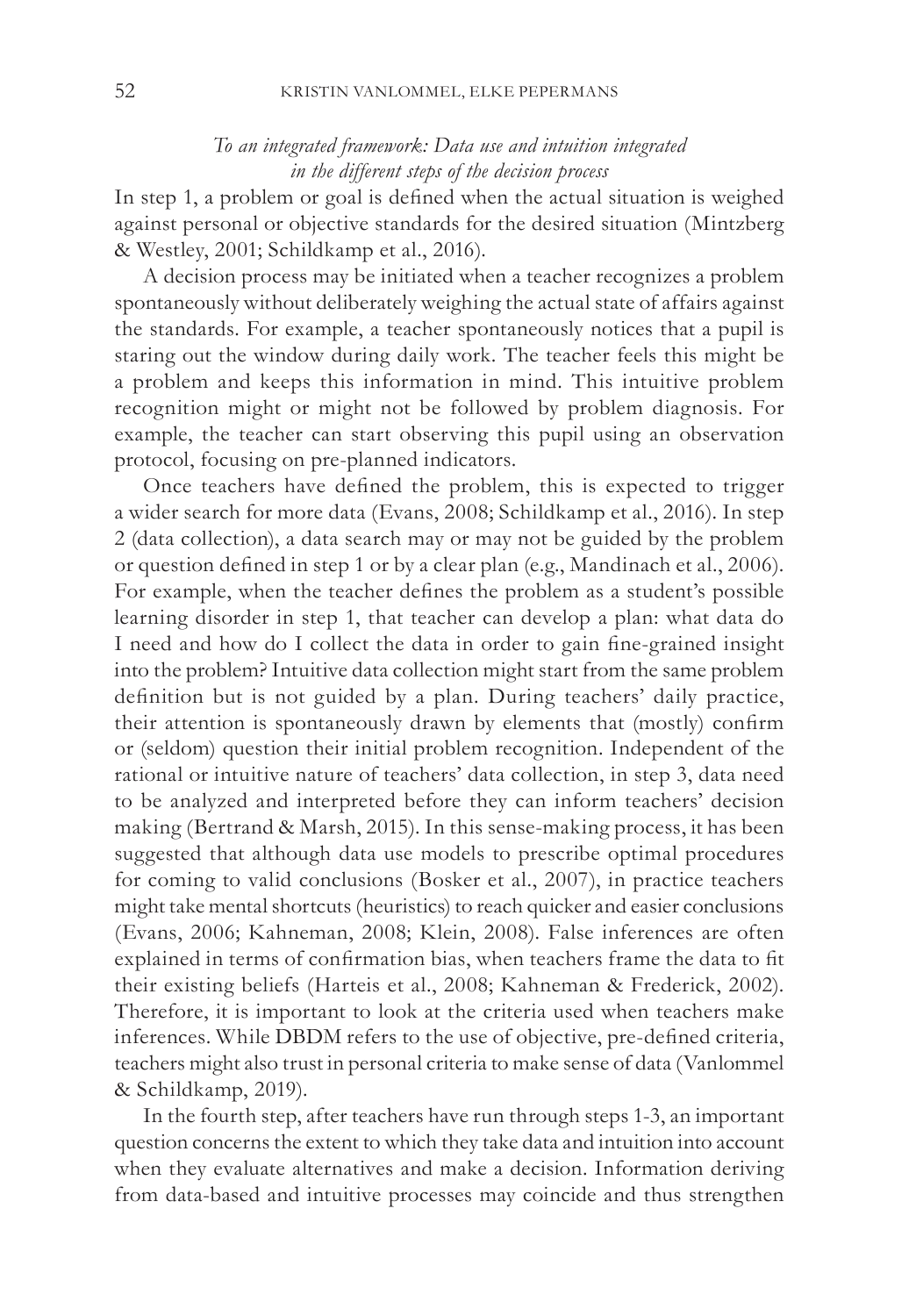teacher judgment, or it may provide contrasting viewpoints. In that case, an important question to investigate is how teachers use data and intuition to reach their final decision.

Even decision processes that are predominantly led by data use processes may result in intuitive judgment when information deriving from one intuitive cue overrules all other evidence. Research has shown that the decisive criteria applied by teachers are often based on subjective beliefs about good learning and teaching (Allal, 2013; Rubie-Davies, 2010; Zanting et al., 2001). For example, despite test results, reports, or conversations with colleagues, a teacher may rely on their personal trust or distrust in the student's motivation.

We approach professional decision making as the combination of both dimensions in the different steps of the decision process. Figure 2 provides a static visual overview of what is, in practice, a complex, iterative process.



Figure 2 *Theoretical model for the Teacher Decision-Making Inventory, based on Vanlommel et al. (2018)*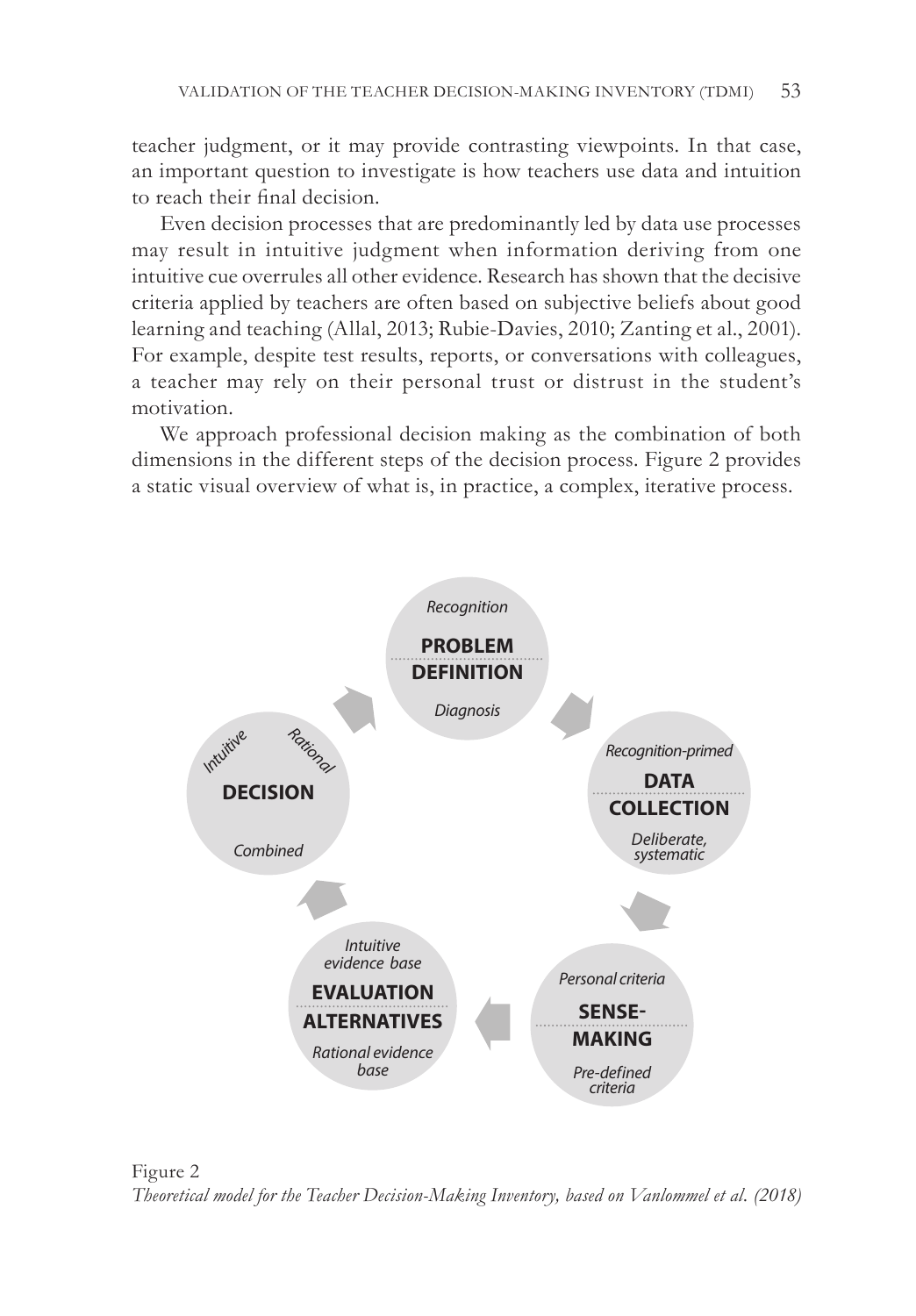## **Aim**

Given the integrated framework we developed and tested in earlier research (Vanlommel et al., 2020), the main aim of this study is to develop and validate a questionnaire based on that theoretical framework that supports investigation of teachers' decision making in practice on a larger scale. This will contribute to our understanding of teacher decision making in practice and help strengthen the knowledge base on decision making in education.

#### **Method**

For the development and validation of the instrument, we used the five steps described by Hinkin (1998): (1) items were constructed based on a theoretical model, (2) the survey was administered to the target group, (3) the number of items was reduced by means of exploratory factor analysis (EFA), (4) the structure was confirmed by means of a confirmatory factor analyses (CFA), (5) the internal consistency of the final scales was measured.

## *Instrument*

In this section we describe the step-by-step process of constructing and validating the instrument as suggested by Benson and Clark (1982). As a first step in phase 1 (planning), we formulated the purpose: we wanted to construct an instrument that allowed us to investigate decision-making in practice, starting from a dual process approach. Phase 1 was largely conducted in our previous research (Vanlommel, 2018) as it consisted of (a) a broad literature review and (b) semi-structured interviews. The literature review showed that no existing instruments were readily available and offered us guiding frameworks to study decision making (see Theoretical Framework). The semistructured interviews offered us a rich qualitative insight in on how educators make decisions in practice. Both the literature review and interview results were used as input for phase 2 (Construction). In this phase, we constructed the instrument starting from in-depth, semi-structured interviews we had conducted in earlier research. In that research, we followed 32 individual cases (the decision process related to an individual student) during an academic year, using a case-study design with repeated interviews. This provided us with rich and dense descriptions we used to develop the questionnaire (inductive scale development; Hinkin, 1998). These items were derived from teachers' descriptions of what they did in the different steps of the decision process, how they used data, and how they used their intuition. For example, a teacher statement such as "In order to gain more understanding of the problem, I will observe my pupils during my daily practice and collect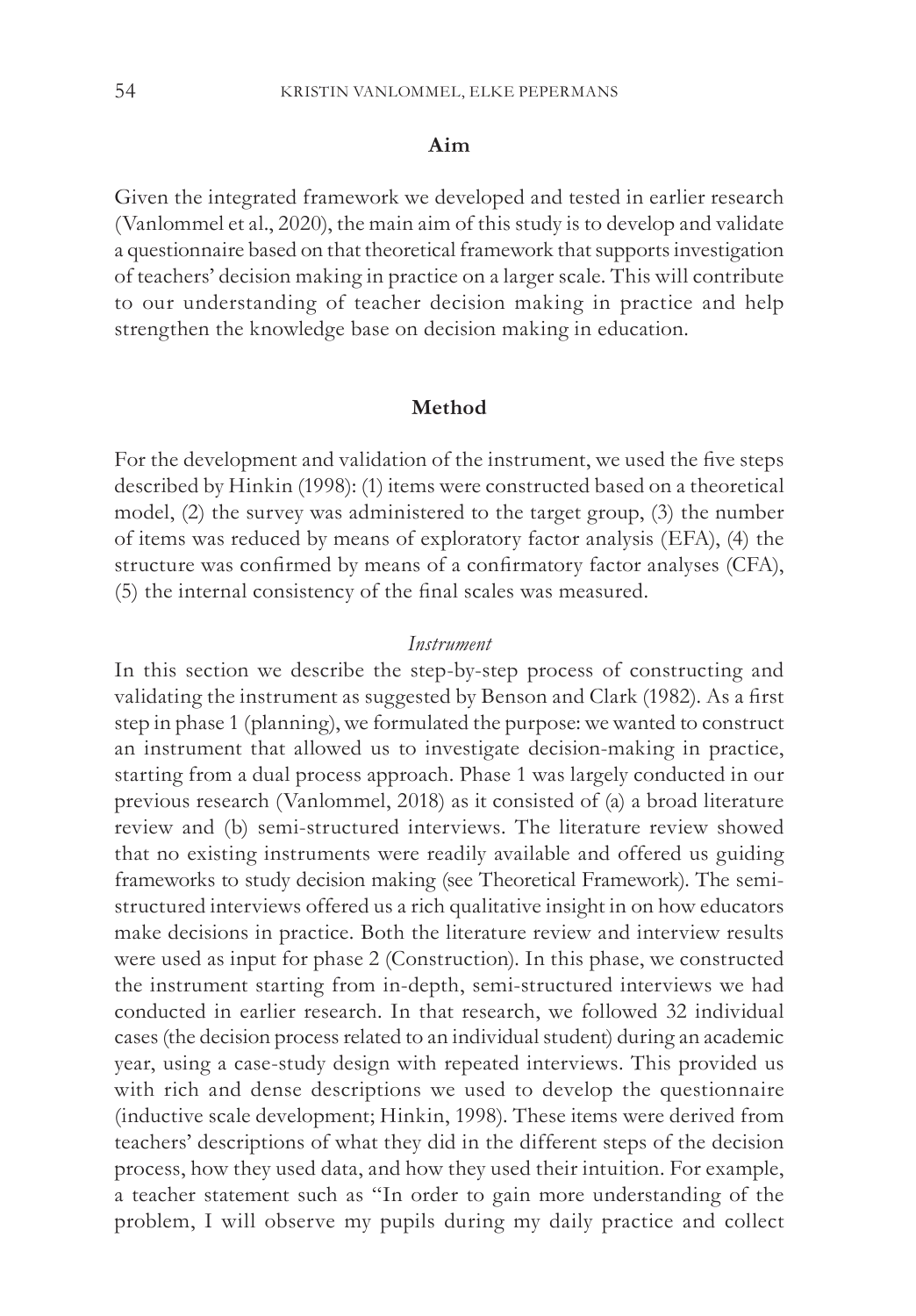information on the fly" was translated into an item for phase 2 (data collection). This was followed by deductive scale development. We used the existing literature described above (on data use and the recognition-primed decision model) to develop a table of specifications (see Table 1) and complement the items.

Table 1 *Table of Specifications for Scale*

| Dimension          | Intuitive   | Data-driven |
|--------------------|-------------|-------------|
| Phase              |             |             |
| Problem definition | $(6$ items) | (3 items)   |
| Collection         | $(3$ items) | (4 items)   |
| Sense-making       | $(6$ items) | (4 items)   |
| Evaluation         | (4 items)   | 3 items)    |

This was followed by a content validation session. The items were typed as they would appear in the final instrument without being allocated to the different scales. All items that referred to deliberate and systematic processes of collection and analyses, starting from a pre-defined goal or question, were to be allocated to the data-driven dimension. All items referring to recognition—information gathering without a deliberate or systematic goal or plan—were to be allocated to the intuitive dimension.

The two authors and one colleague (researcher) independently matched the items with the scales. All items were allocated to the same scale except for two. The first was "When I make sense of data, I discuss this with colleagues." It was not clear to what extent this referred to data-driven or intuitive processes. During our collegial consultation, we changed the item to "When I make sense of data, I use shared criteria discussed with a colleague." The second item was "When I evaluate alternative decisions, I tend to rely most on what's in the student's best interest." This was not clear and was therefore changed to "most on *my feeling about* what is in the student's best interest." After this construction of the instrument, Hinkin (1998) stressed the necessity of a qualitative pre-test to establish construct validity. We ran a pre-test with four teachers in adult education and two peers who were fellow researchers (Cohen et al., 2017). While participants filled out the instrument, a think-aloud protocol was used to strengthen the cognitive validity: did teachers interpret the items in the same way that we as researchers intended (Field, 2009)? An interview was administered after the survey had been completed, to assess each individual item's suitability, face validity, and readability (Burgess et al., 1998).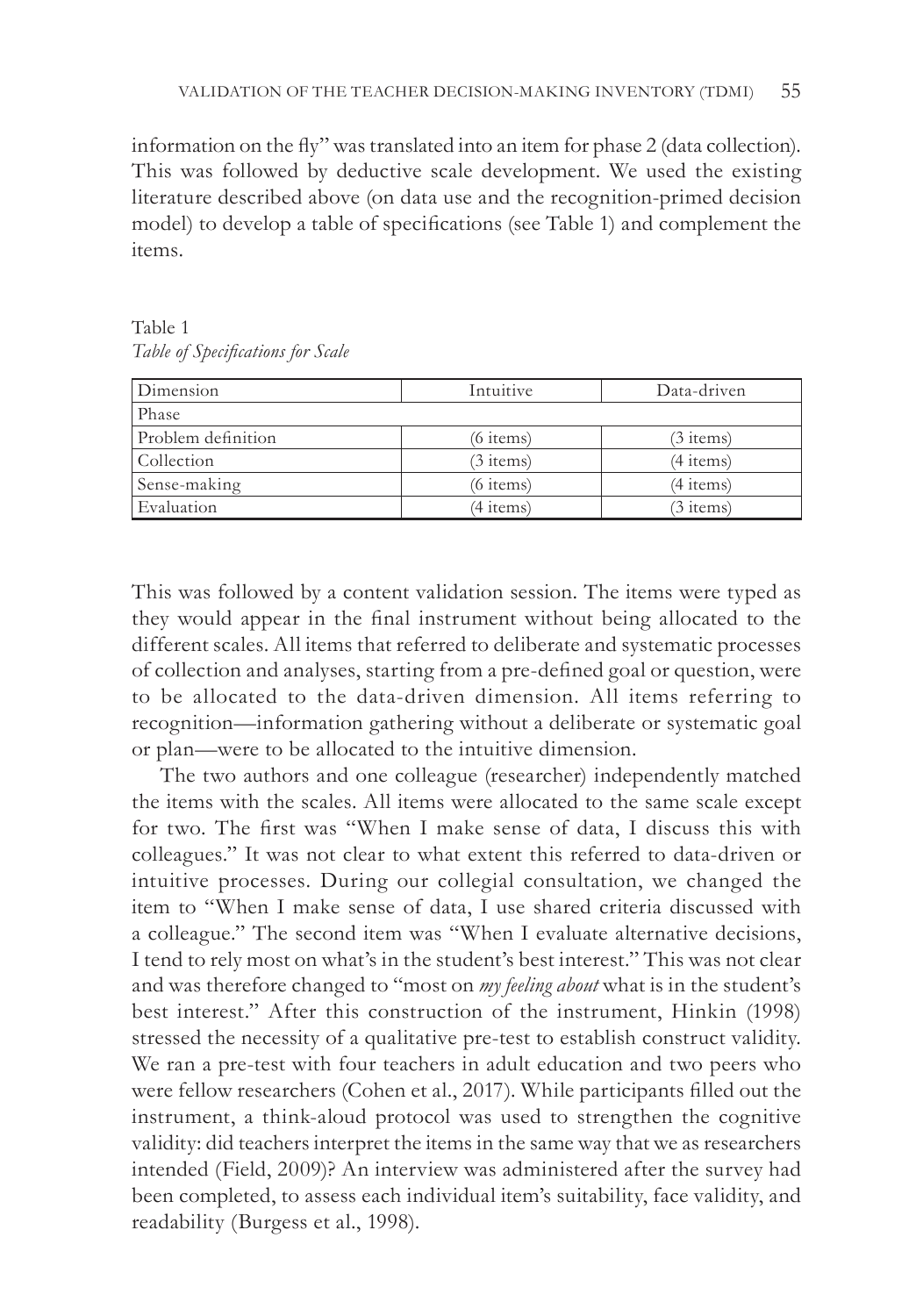After adjustments were made to the instrument's items based on the comments, the instrument was converted into a survey of 33 items with a 4-point Likert scale response format (ranging from "1=not important at all" to "4=extremely important"). Thus the higher the score, the more important the item for the respondent. A Likert scale is often used to measure respondent's attitudes by asking the extent to which they agree or disagree with a particular question or statement (Benson & Clark, 1982). The survey was structured around the 4 steps of the decision process (problem definition, data collection, sense making, evaluation of alternatives) for each of the two dimensions (data-based and intuitive). The Teacher Decision-Making Inventory (TDMI) can be found in Appendix 1.

#### *Data analyses*

All statistical analyses were carried out in open source R software, using the lavaan package (Rosseel, 2012).

## Exploratory Factor Analyses

The factor structure was tested by carrying out exploratory factor analyses (EFA) for each of the steps of the decision process. Given our hypothesis that data-based and intuitive elements of teacher decision making mutually influence each other, we used oblique rotation, because it accounts for the expected relationship between the different factors (Loehlin, 2004).

Three elements were taken into account when defining the likely number of factors:

- (1) applying the Kaiser criteria by calculating the number of factors with eigenvalues > 1;
- (2) visually inspecting the scree plot;
- (3) checking factor loadings and seeing whether there was a sound theoretical explanation.

After we had defined the number of factors, we inspected the loadings and deleted the items with unsatisfactory loadings (Field, 2009). In the final instrument, we kept only those items with high factor loadings on their own factor ( $\geq 0.30$ ) and no/low loadings on the other factor. If an item did load on two factors, the difference between the two loadings should be  $> 0.15$ .

### Confirmatory Analyses of the Structure of the TDMI

We performed confirmatory factor analyses (CFA) to test if the factorial structure was consistent with the theoretical model we developed for the instrument. We used the comparative fit index (CFI) and the root mean square error of approximation (RMSEA). CFI values  $\geq 0.90$  and an RMSEA value  $\leq 0.05$  were taken as indications that the data showed a relatively good fit with the model (De Maeyer & Kavadias, 2007).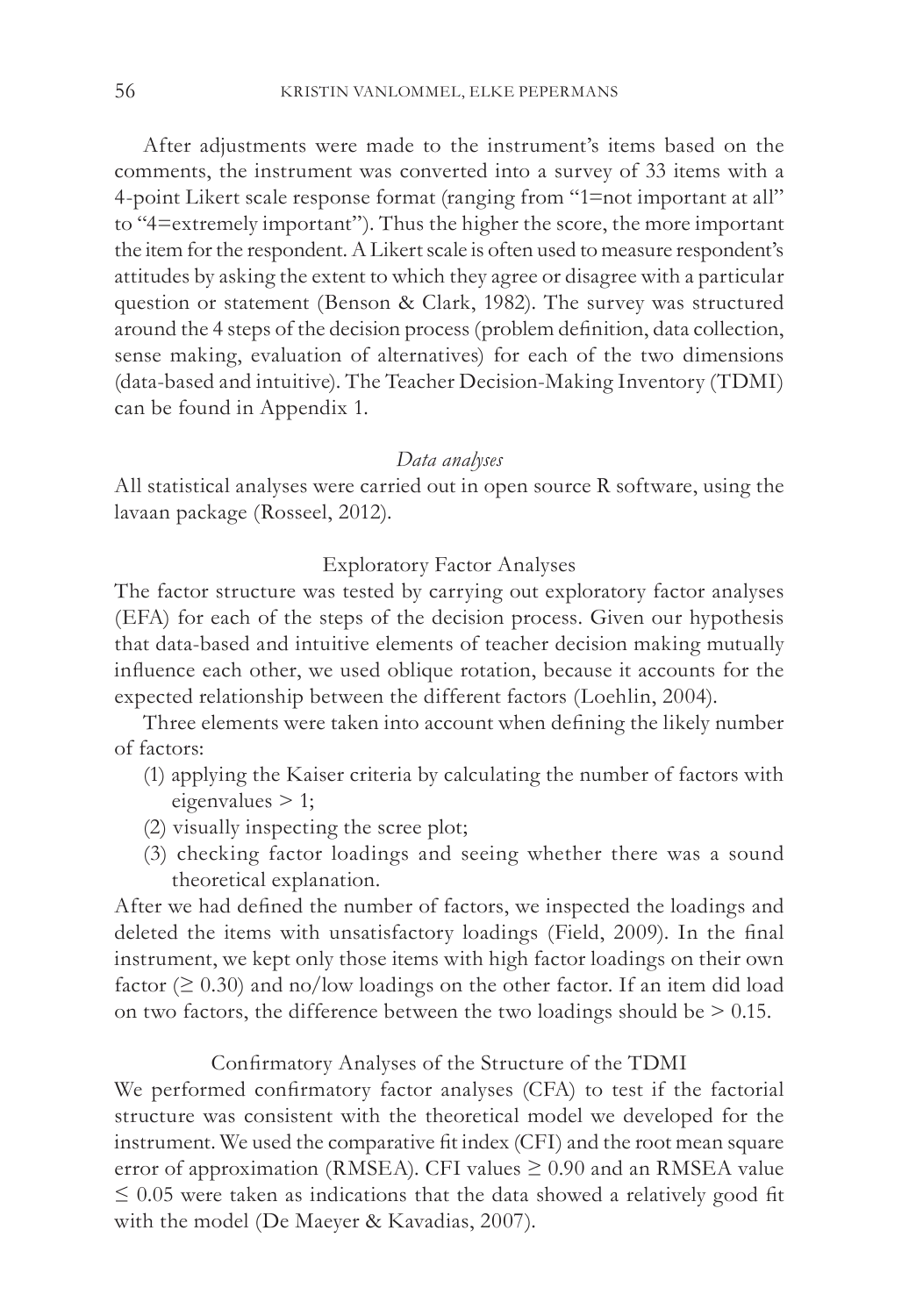#### Reliability Analysis

The internal consistency of the instrument was measured by calculating its Cronbach's alpha coefficient. According to De Maeyer and Kavadias (2007), a scale with a Cronbach's alpha coefficient  $(\alpha)$  in the range of 0.60 to 0.80 has reasonably good internal consistency, in the range of 0.80 to 0.90 has good internal consistency, and  $\alpha > 0.90$  shows excellent internal consistency.

The scale has poor internal consistency if  $\alpha \leq 0.60$  and unacceptable internal consistency if  $\alpha$  < 0.50.

#### *Participants*

The web-based survey was administered to 101 teachers: 84 women (84%) and 17 men (16%) in adult education in Flanders (Belgium). The population of adult educators in Flanders consists of 665 teachers: 552 women (84%) and 113 men (16%). Although it is a small simple size for this pilot in validating the questionnaire, the sample is a good representation of the population in the distribution over men and women. Teacher participation was voluntary and all participants signed an informed consent form. They were informed about the purpose of the study, that they could decide to end their cooperation at any time, and that results could not be traced back to a single teacher's responses. Anonymity and preservation of the privacy of each participant was guaranteed.

### **Results**

#### *Exploratory Factor Analyses (EFA)*

First, we conducted a data-driven approach. The factor structure was initially tested by carrying out exploratory factor analyses (EFA) with oblique rotation for each step of the decision process. The likely number of factors was found using the Kaiser criteria (eigenvalues  $> 1$ ) and scree plot analyses (factors before the first inflection point). The analysis resulted in a two-factor solution for all four steps. The first factor referred to the intuitive dimensions of teacher decision making; the second factor referred to the data-based dimension of teacher decision making. Subsequently, factor loadings were checked and items were included if loadings were  $\geq 0.30$ .

Table 2 shows the results of the factor analyses for the different phases of the decision process.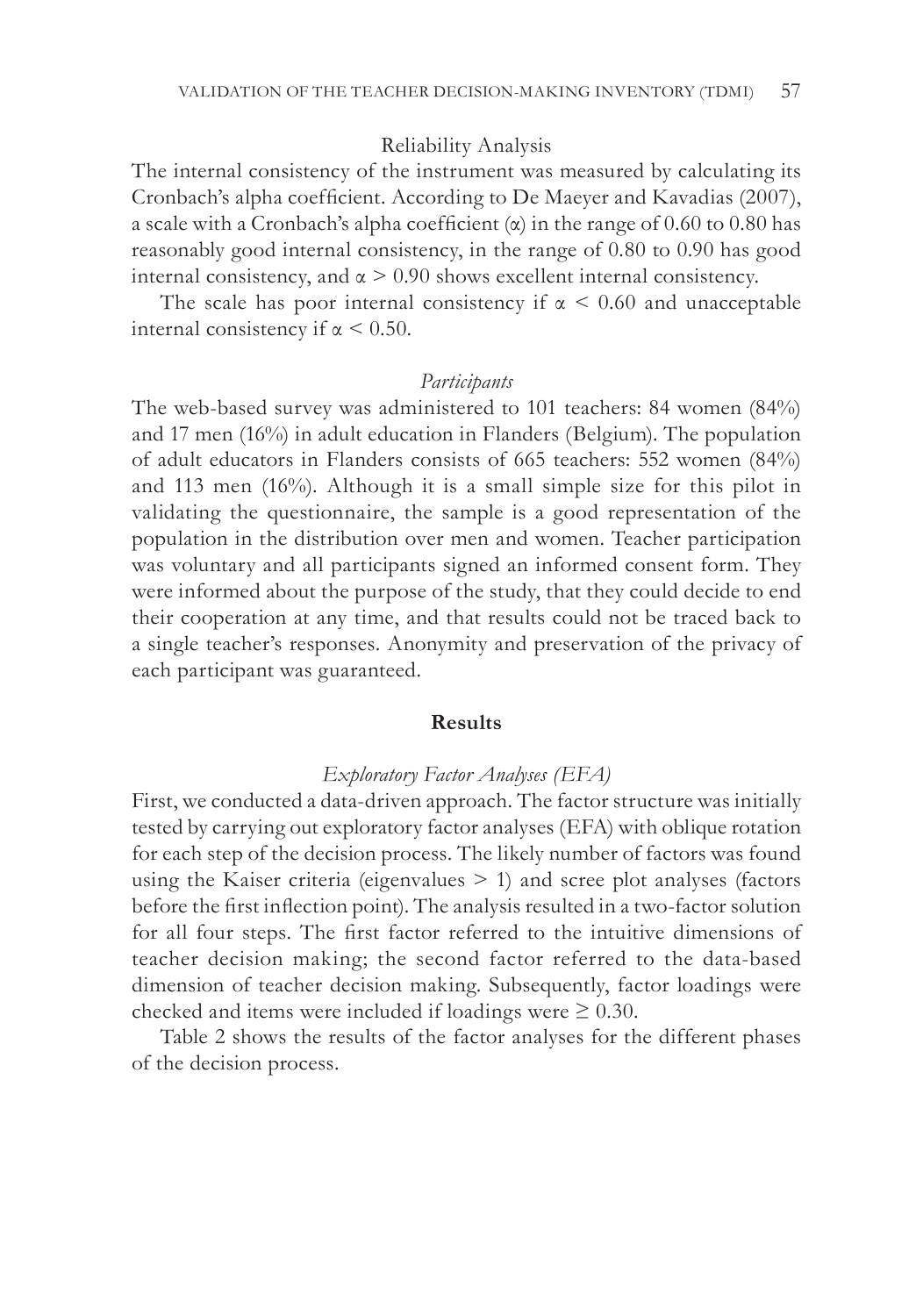Table 2

*Factor loadings (P = problem definition, D = data collection, S = sense making, E = evaluation of alternatives)*

|                                                                             | Factor Loadings |          |  |  |  |
|-----------------------------------------------------------------------------|-----------------|----------|--|--|--|
| Items                                                                       | Factor 1        | Factor 2 |  |  |  |
| The following aspects of the student's learning lead me to identify         |                 |          |  |  |  |
| problems in relation to promotion                                           |                 |          |  |  |  |
| P1. Concentration-related behaviors that catch my attention                 |                 |          |  |  |  |
| P2. Motivation-related behaviors that catch my attention                    |                 |          |  |  |  |
| P3. Behaviors related to the student's interest in learning that catch      |                 |          |  |  |  |
| my attention                                                                |                 |          |  |  |  |
| P4. Data that I analyze in the student tracking system                      |                 | 0.38     |  |  |  |
| P5. Deficits related to literacy that I spontaneously recognize             | 0.37            |          |  |  |  |
| P6. Characteristics related to social status that I spontaneously recognize | 0.59            |          |  |  |  |
| P7. Behaviors related to work ethic that catch my attention                 | 0.47            |          |  |  |  |
| P8. Information from a regular meeting with a colleague                     |                 | 0.66     |  |  |  |
| P9. Information from a team meeting                                         |                 | 0.87     |  |  |  |
| When I need more information in relation to the problem, I                  |                 |          |  |  |  |
| D1. Observe the student using an observation protocol                       |                 | 0.49     |  |  |  |
| D2. Search for information in the literature                                |                 | 0.45     |  |  |  |
| D3. Read the notes I make during my daily practice                          |                 | 0.81     |  |  |  |
| D4. Administer a targeted tests or assignment (e.g., to measure literacy)   |                 | 0.32     |  |  |  |
| D5. Retrieve information from memory of similar cases in the past           | 0.49            |          |  |  |  |
| D6. Feel what my intuition tells me                                         | 0.74            |          |  |  |  |
| When I make sense of data, I                                                |                 |          |  |  |  |
| S1. Take into account the effort a student makes                            | 0.51            |          |  |  |  |
| S2. Take into account the student's socio-economic situation                |                 |          |  |  |  |
| S3. Take into account the student's first language                          | 0.61            |          |  |  |  |
| S4. Take into account the student's well-being                              |                 |          |  |  |  |
| S5. Take into account the student's social behavior                         |                 |          |  |  |  |
| S6. Adjust my evaluative criteria to meet the student's individual needs    | 0.51            |          |  |  |  |
| S9. Use shared criteria discussed with a colleague                          |                 | 0.82     |  |  |  |
| S10. Use fixed criteria that apply for the school                           |                 | 0.41     |  |  |  |
| S11. Weigh this result against earlier results                              |                 | 0.40     |  |  |  |
| S12. Use criteria discussed with the students                               |                 | 0.30     |  |  |  |
| When I evaluate alternative decisions, I tend to rely most on               |                 |          |  |  |  |
| E1. Information on the student's well-being gathered on the fly             | 0.85            |          |  |  |  |
| E2. Information on the student's social background gathered on the fly      |                 |          |  |  |  |
| E3. Information on the student's motivation gathered on the fly             |                 |          |  |  |  |
| E4. Results of the student's self-evaluation                                |                 | 0.53     |  |  |  |
| E5. Information on the requirements of the future track                     |                 | 0.91     |  |  |  |
| E6. My feeling about what is in the student's best interest                 | 0.56            |          |  |  |  |
| E7. Test results                                                            |                 | 0.31     |  |  |  |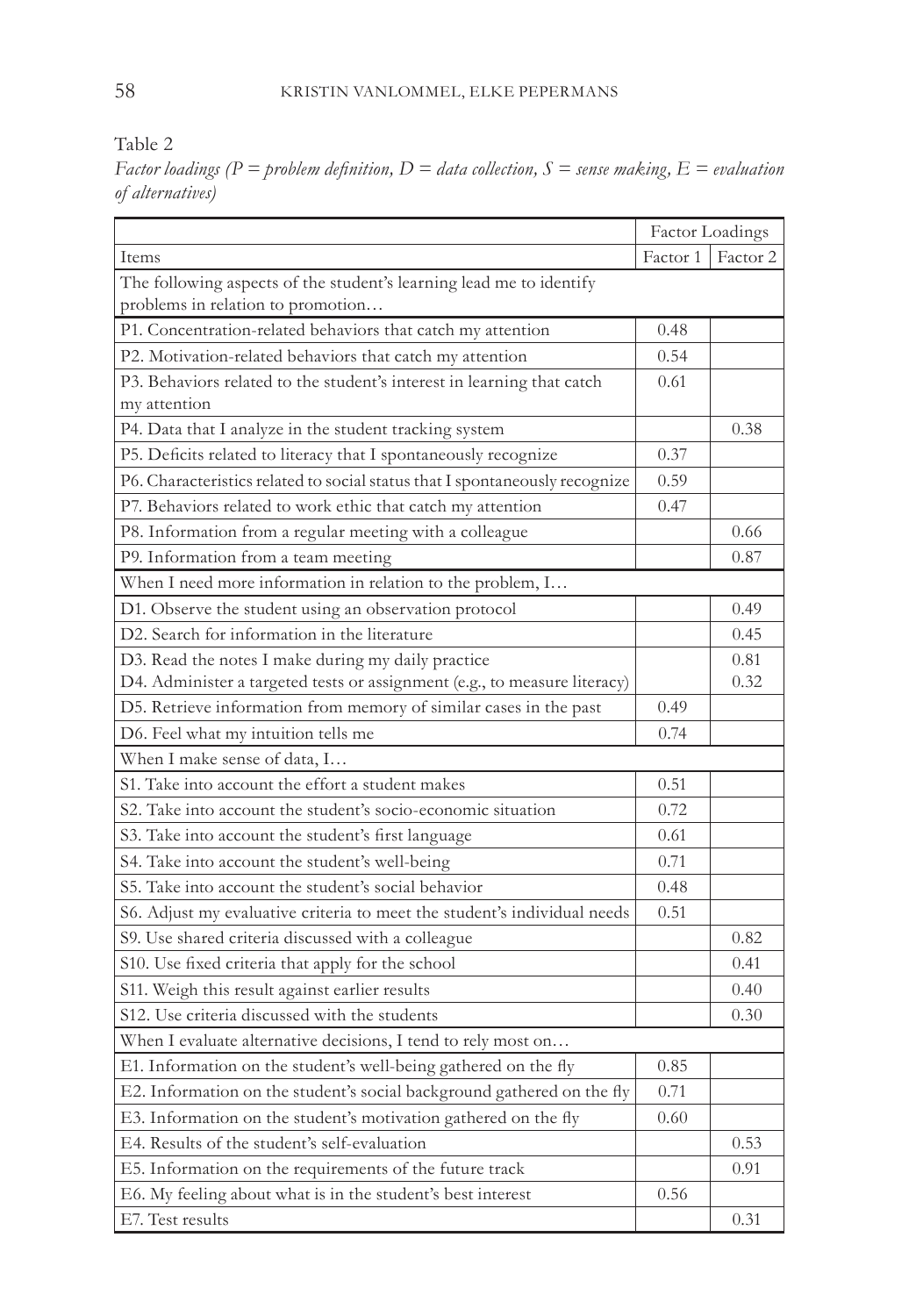#### *Confirmatory Factor Analyses (CFA)*

Subsequently, we tested whether the two-factor structure fit within our theoretical model build around the four phases of the decision process. We subjected this model to confirmatory factor analyses to confirm our model, but the initial model did not fit the data well (CFI =  $0.77$ ; RMSEA = 0.76). We carefully studied modification indices, looking for a better fitting model, with theoretical considerations also being taken into account. Given the observed cross-loading of the item "conversation with colleagues" (evaluation of alternatives) with "data collection" and "sense making," we deleted this item. Further, error covariances were included.

Our final model is shown in Figure 3. Based on the goodness-of-fit indices, we concluded that our data show a good fit with the model (CFI  $= 0.90$ ;  $RMSEA = 0.05$ .

#### *Reliability: internal consistency*

Subsequently, the internal consistency was calculated. The different subscales appear to show reasonably good to good internal consistency: problem recognition ( $\alpha = 0.72$ ), problem analysis ( $\alpha = 0.74$ ); intuitive collection ( $\alpha = 0.69$ ), data-based collection ( $\alpha = 0.60$ ); subjective interpretation ( $\alpha = 0.84$ ), objective interpretation ( $\alpha = 0.72$ ); intuitive evaluation ( $\alpha = 0.82$ ), and data-based evaluation ( $\alpha = 0.70$ ).

## **Discussion and Conclusion**

The aim of the present study was to fill an important gap in the research: the lack of a validated instrument that allows the investigation of teacher decision making on a large scale, adopting a dual-process approach. Moreover, finegrained insight into how teachers use data or intuition in the different steps of the decision process is scarce. In our study, we developed and validated a Teacher Decision-Making Inventory (TDMI) that measures two dimensions (data use and intuition) in the four different steps of the decision process: (1) problem definition, (2) data collection, (3) sense making, and (4) evaluation of alternatives. This questionnaire was built in two phases. The starting point was our theoretical model derived from earlier research (Vanlommel et al., 2020). Based on the rich and dense descriptions from teachers in our qualitative research, we developed items for each of the steps in the model. In a second phase, this survey was pre-tested in practice and discussed in the research team before it was administered.

Exploratory factor analyses identified two dimensions: data-based and intuitive, with good, unique factor loadings. Ideally, we would have split the sample in two, using the first half for exploratory factor analyses to identify the initial structure and using the other half for confirmatory factor analyses.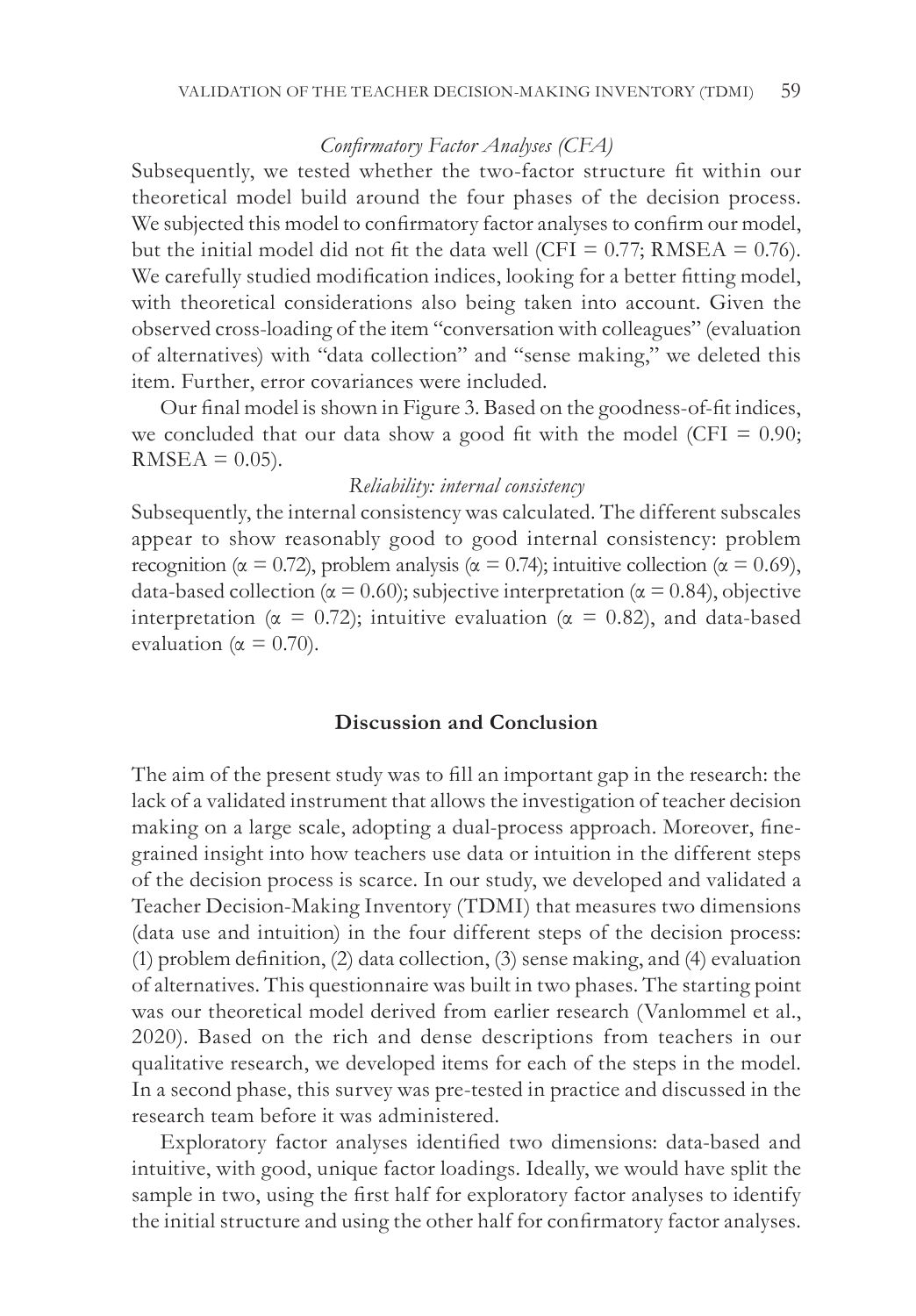

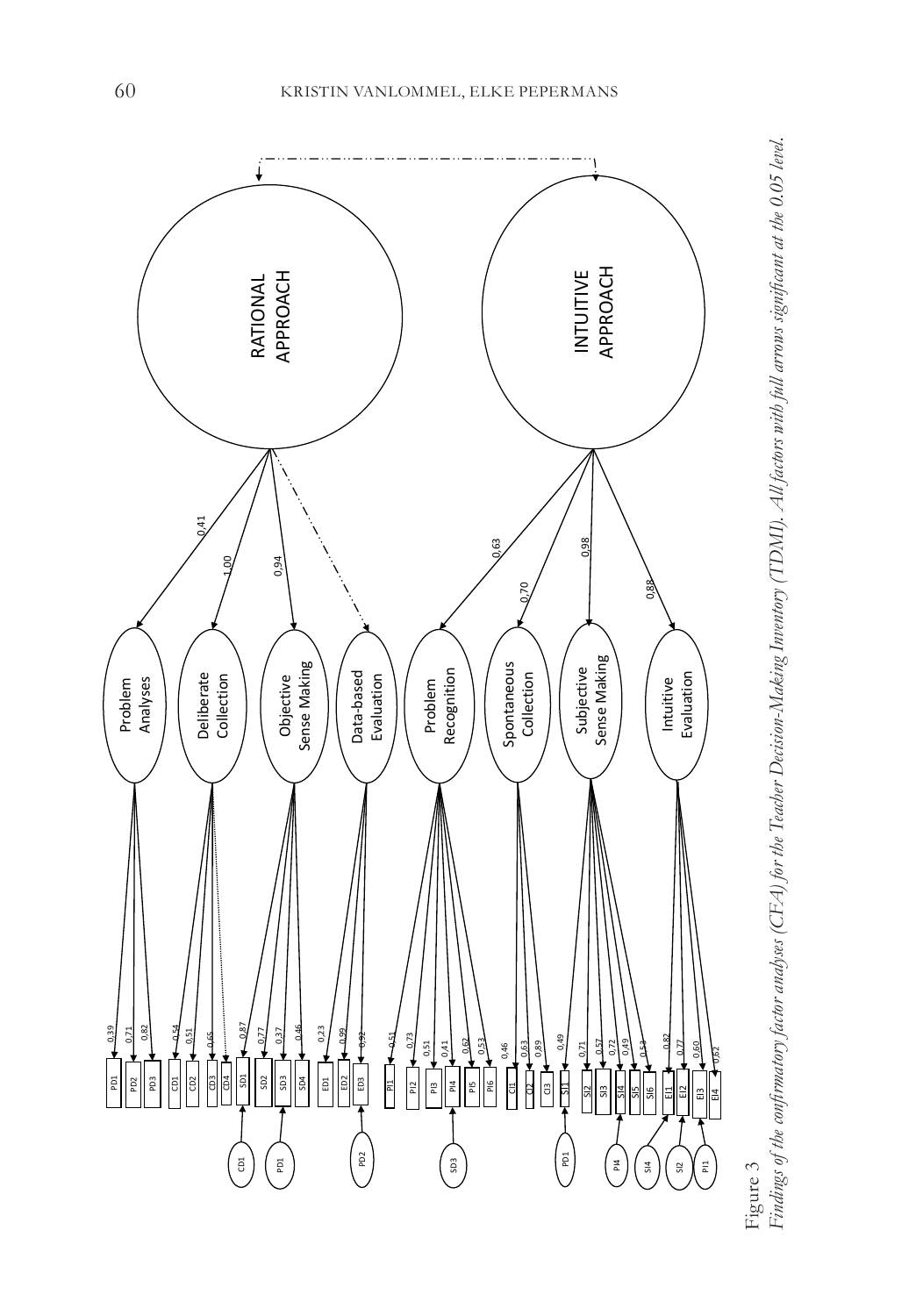Our sample was, however, not large enough to follow this approach. This research can be considered as a pilot study in which the first, important steps were taken to develop and validate a teacher decision-making inventory. The scales measuring data-driven and intuitive collection of information need extra consideration.

Overall, our confirmatory factor analyses showed a good fit for our model, while reliability analyses showed reasonably good to good internal consistency of the scales. It can thus be concluded that the TDMI is both grounded in theory and a good psychometric tool that can be used to assess how databased or intuitive a teacher's approach is in making decisions. This is an important step for research, policy, and practice to understand and support professional decision making in education.

Our starting point was that professional decision making begins with a wise combination of data and intuition, collected, analyzed, and weighed through an extensive decision process. The main question is not the extent to which teachers use either data or intuition; the crux of the matter is the extent to which teachers critically question problems they recognize, consciously search for answers, combine information, weigh alternatives, and conduct a decision process deliberately and skillfully. Our validated survey is a valuable step towards exploring, explaining, and strengthening this professional decision making in practice.

There are, of course, also limitations to this study. For one thing, we had a small sample size. Planning, constructing, and validating instruments requires large amounts of time, large funding, and large sample sizes (Benson & Clark, 1982). Therefore, validation should be seen as a continual process. We feel that our small scale pilot study delivers a valuable and important starting point for the next step in validating the TDMI. Future research is needed, on a larger scale, in different contexts such as different educational levels and in different educational cultures or political structures. For one thing, the educational system of Flanders (Belgium) is characterized by high decision-making autonomy and low accountability: there is, for example, no binding obligation to use the results of standardized test for streaming or tracking. Other decisionmaking processes or data may appear in other systems.

In order to contextualize and standardize the questions for all teachers to some extent, we also focused on a tough promotion decision. Given the high stakes related to promotion to a subsequent educational level/track or retention, we expected teachers to go through the decision process thoroughly and use a wide range of evidence before reaching a decision. Further research could test and further develop our survey for other decisions (e.g., student placement in groups, evaluation of creative projects, curriculum redesign, and so forth). In order to enhance the validity and reliability of teacher decisions, it is important to gain a fine-grained understanding of how teachers use data or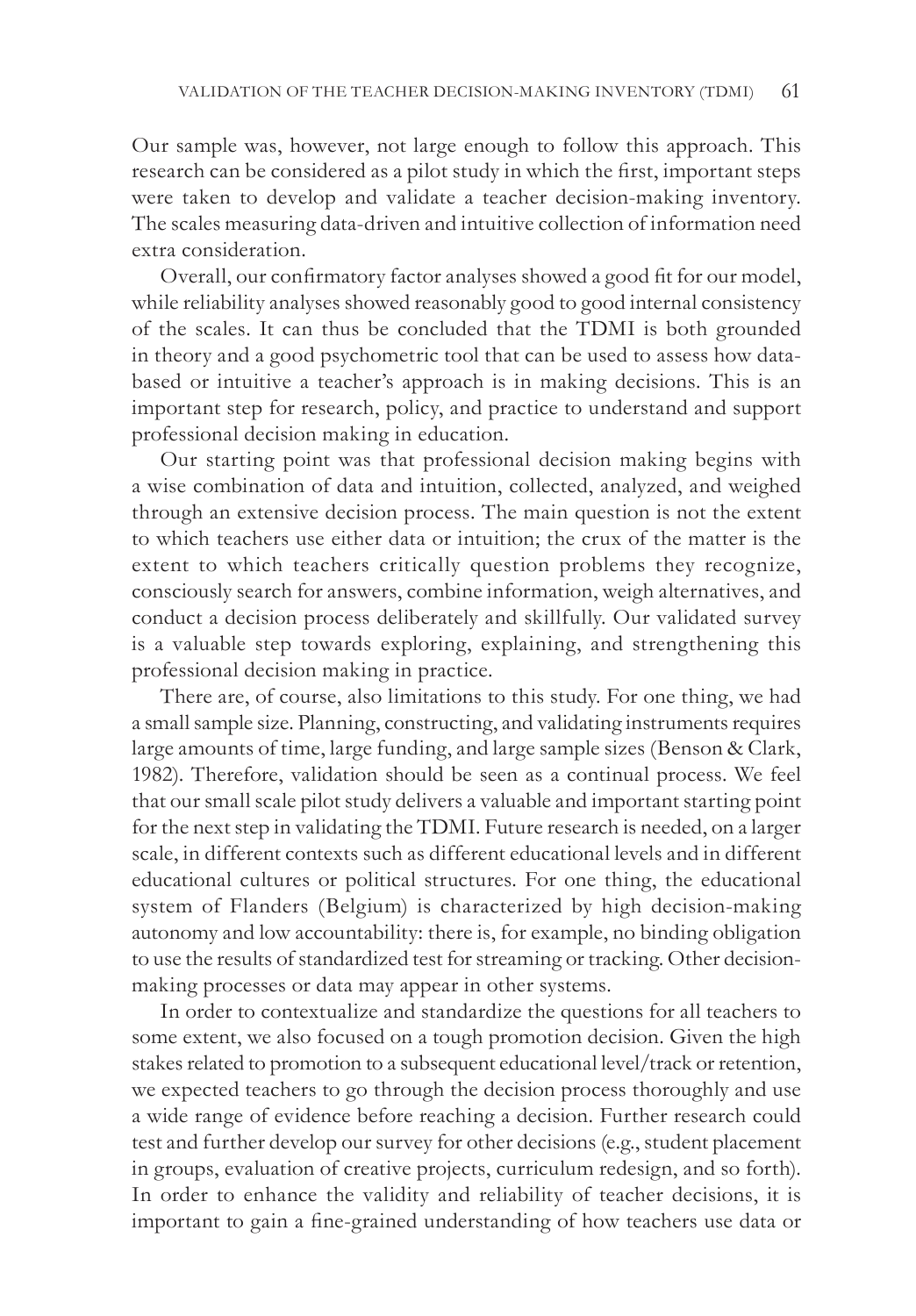intuition in different contexts, for different decisions. These insights can help practitioners, researchers, and policymakers to develop targeted support and training that strengthens professional decision making in education.

We do hope that our research will be used as a starting point for further exploration and validation of decision-making processes in practice. Investigating, understanding, and enhancing the quality of teacher judgment is important as it highly influences student's educational trajectories, fairness, and equity.

#### **References**

- Allal, L. (2013). Teachers' professional judgement in assessment: A cognitive act and a socially situated practice. *Assessment in Education: Principles, Policy & Practice, 20*(1), 20–34. https:// doi.org/10.1080/0969594X.2012.736364
- Benson, J., & Clark, F. (1982). A guide for instrument development and validation*. American Journal of Occupational Therapy, 36*(12), 789–800. https://doi.org/10.5014/ajot.36.12.789
- Bertrand, M., & Marsh, J. A. (2015). Teachers' sensemaking of data and implications for equity. *American Educational Research Journal, 52*(5), 861–893. https://doi.org/10.3102/0002831215599251
- Blackwell, R. D., Miniard, P. W., & Engel, J. F. (2006). *Consumer behavior*. Harcourt College Publishers.
- Bonvin, P. (2003). The role of teacher attitudes and judgement in decision-making: The case of grade retention. *European Educational Research Journal, 2*(2), 277–294. https://doi. org/10.2304/eerj.2003.2.2.6
- Bosker, R. J., Branderhorst, E. M., & Visscher, A. J. (2007). Improving the utilisation of management information systems in secondary schools. *School Effectiveness and School Improvement, 18*(4), 451–467. https://doi.org/10.1080/09243450701712577
- Bromme, R., Prenzel, M., & Jäger, M. (2014). Empirische Bildungsforschung und evidenzbasierte Bildungspolitik. *Zeitschrift für Erziehungswissenschaft, 17*(4), 3–54. https://doi. org/10.1007/s11618-014-0514-5
- Brown, C. (2017). Research learning communities: How the RLC approach enables teachers to use research to improve their practice and the benefits for students that occur as a result. *Research for All, 1*(2), 387–405.
- Burgess, P. W., Alderman, N., Evans, J. O. N., Emslie, H., & Wilson, B. A. (1998). The ecological validity of tests of executive function. *Journal of the International Neuropsychological Society, 4*(6), 547–558. https://doi.org/10.1017/S1355617798466037
- Burgess, S., Greaves, E., Vignoles, A., & Wilson, D. (2009). *What parents want: school preferences and school choice*. CMPO.
- Chase, W. G., & Simon, H. A. (1973). Perception in chess. *Cognitive Psycholog y, 4*(1), 55–81. https://doi.org/10.1016/0010-0285(73)90004-2
- Coburn, C. E., & Turner, E. O. (2012). The practice of data use: An introduction. *American Journal of Education, 118*(2), 99–111. https://doi.org/10.1086/663272
- Cohen, L., Manion, L., & Morrison, K. (2017). Action research. In L. Cohen, L. Manion, & K. Morrison (Eds.), *Research methods in education* (8th ed., pp. 440–456). Routledge.
- Datnow, A., & Hubbard, L. (2015). Teachers' use of assessment data to inform instruction: Lessons from the past and prospects for the future. *Teachers College Record, 117*(4), 1–26.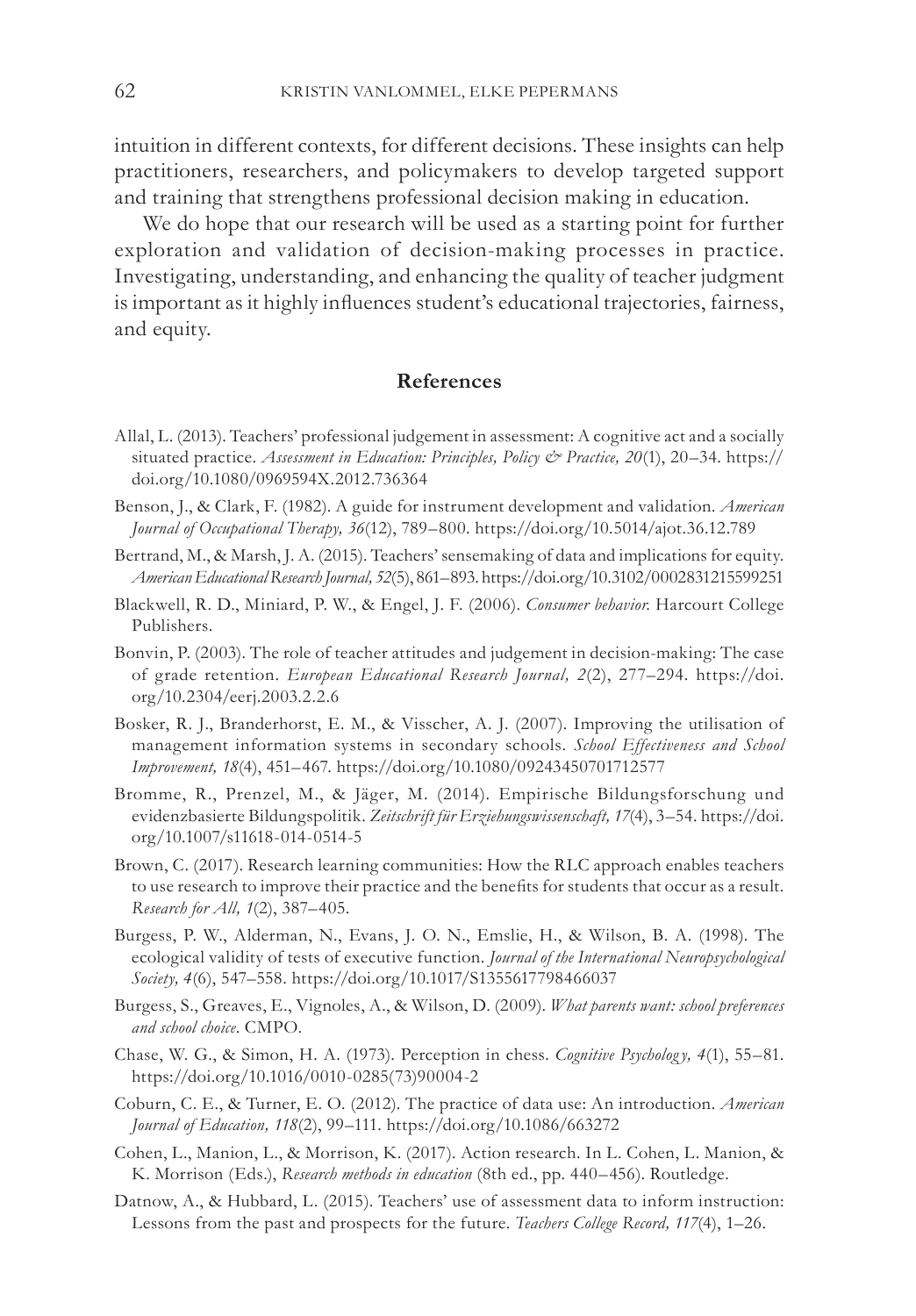Datnow, A., Park, V., & Wohlstetter, P. (2007). *Achieving with data.* University of Southern California, Center on Educational Governance.

De Maeyer, S., & Kavadias, D. (2007). *Openleerpakket beschrijvende statistiek*. Academia Press.

- Earl, L. M., & Katz, S. (Eds.). (2006). *Leading schools in a data-rich world: Harnessing data for school improvement*. Corwin Press.
- Earl, L., & Louis, K. S. (2013). Data use: Where to from here? In K. Schildkamp, M. K. Lai, & L. Earl (Eds.), *Data-based decision making in education: Challenges and opportunities* (pp. 193–204). Springer.
- Ehren, M. C., & Swanborn, M. S. (2012). Strategic data use of schools in accountability systems. *School Effectiveness and School Improvement, 23*(2), 257–280. https://doi.org/10.1080/ 09243453.2011.652127
- Eurydice. (2011). *Grade retention during compulsory education in Europe: regulations and statistics.* OECD.
- Evans, J. S. B. (2008). Dual-processing accounts of reasoning, judgment, and social cognition. *Annual Review of Psychology, 59*, 255–278. https://doi.org/10.1146/annurev.psych.59.103006.093629
- Field, A. (2009). *Discovering statistics using SPSS*. SAGE Publications Limited.
- Harteis, C., Koch, T., & Morgenthaler, B. (2008). How intuition contributes to high performance: An educational perspective. *US-China Education Review, 5*(1), 68–80.
- Hinkin, T. R. (1998). A brief tutorial on the development of measures for use in survey questionnaires. *Organizational Research Methods, 1*(1), 104–121. https://doi.org/10.1177/ 109442819800100106
- Hogarth, R. M. (2001). *Educating intuition*. University of Chicago Press.
- Hubbard, L., Datnow, A., & Pruyn, L. (2014). Multiple initiatives, multiple challenges: The promise and pitfalls of implementing data. *Studies in Educational Evaluation, 42*, 54–62. https://doi.org/10.1016/j.stueduc.2013.10.003
- Kahneman, D. (2003). A perspective on judgment and choice: Mapping bounded rationality. *American Psychologist, 58*(9), 697–720. https://doi.org/10.1037/0003-066X.58.9.697
- Kahneman, D., & Frederick, S. (2002). Representativeness revisited: Attribute substitution in intuitive judgment. In T. Gilovich, D. Griffin, & D. Kahneman (Eds.), *Heuristics and*  biases: The psychology of intuitive judgment (pp. 49-81). Cambridge University Press.
- Kahneman, D., & Klein, G. (2009). Conditions for intuitive expertise: A failure to disagree. *American Psychologist, 64*(6), 515–526. https://doi.org/10.1037/a0016755
- Kaiser, J., Retelsdorf, J., Südkamp, A., & Möller, J. (2013). Achievement and engagement: How student characteristics influence teacher judgments. *Learning and Instruction, 28*, 73–84. https://doi.org/10.1016/j.learninstruc.2013.06.001
- Klein, G. (2008). Naturalistic decision making. *Human Factors, 50*(3), 456–460. https://doi. org/10.1518/001872008X288385
- Loehlin, J. C. (2004). *Latent variable models: An introduction to factor, path, and structural equation analysis* (4th ed.). Lawrence Erlbaum.
- Mandinach, E. B., & Jimerson, J. B. (2016). Teachers learning how to use data: A synthesis of the issues and what is known. *Teaching and Teacher Education, 60*, 452–457. https://doi. org/10.1016/j.tate.2016.07.009
- Mandinach, E. B., Honey, M., & Light, D. (2006, April 9). *A theoretical framework for data-driven decision making.* Paper presented at the annual meeting of the American Educational Research Association, San Francisco, CA.
- Mintzberg, H., & Westley, F. (2001). It's not what you think. *MIT Sloan Management Review, 42*(3), 89–93.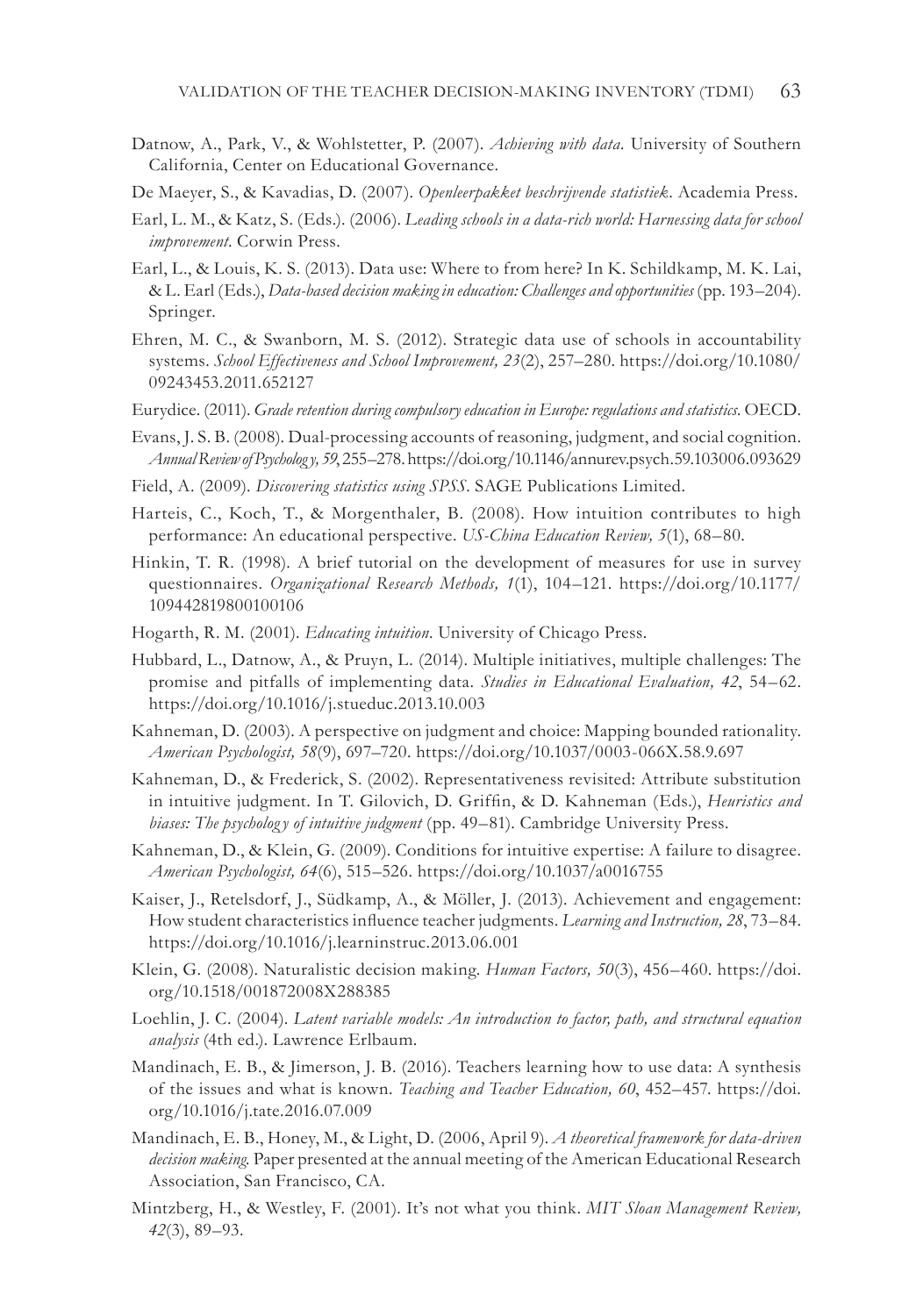- Rosseel, Y. (2012). Lavaan: An R package for structural equation modeling and more. Version 0.5–12 (BETA). *Journal of Statistical Software, 48*(2), 1–36.
- Rubie-Davies, C. M. (2010). Teacher expectations and perceptions of student attributes: Is there a relationship? *British Journal of Educational Psycholog y, 80*(1), 121–135. https://doi. org/10.1348/000709909X466334
- Schildkamp, K., & Lai, M. K. (2013). Conclusions and a data use framework. In K. Schildkamp, M. K. Lai, & L. Earl (Eds.), *Data-based decision making in education: Challenges and opportunities* (pp. 177–191). Springer.
- Schildkamp, K., Poortman, C. L., & Handelzalts, A. (2016). Data teams for school improvement. *School Effectiveness and School Improvement, 27*(2), 228–254. https://doi.org/10.1080/0924345 3.2015.1056192
- Strayhorn, T. L. (2009). Accessing and analyzing national databases. In T. Kowalski & T. J. Lasley (Eds.), *Handbook of data-based decision making in education* (pp. 121– 138). Routledge.
- Tversky, A., & Kahneman, D. (1981). The framing of decisions and the psychology of choice. *Science, 211*(4481), 453–458. https://doi.org/10.1007/978-1-4613-2391-4\_2
- Urhahne, D., & Wijnia, L. (2020). A review on the accuracy of teacher judgments. *Educational Research Review*, 32, 100374. https://doi.org/10.1016/j.edurev.2020.100374
- Vanlommel, K. (2018). *Opening the black box of teacher judgement: The interplay of rational and intuitive processes* [Dissertation]. University of Antwerp. https://www.researchgate.net/publication/ 324909244\_Opening\_the\_black\_box\_of\_teacher\_judgement\_the\_interplay\_of\_rational\_ and\_intuitive\_processes\_Doctoral\_thesis
- Vanlommel, K., & Schildkamp, K. (2019). How do teachers make sense of data in the context of high-stakes decision making? *American Educational Research Journal, 56*(3), 792–821. https:// doi.org/10.3102/0002831218803891
- Vanlommel, K., Van Gasse, R., Vanhoof, J., & Van Petegem, P. (2017). Teachers' decisionmaking: Data based or intuition driven*? International Journal of Educational Research, 83*, 75–83. https://doi.org/10.1016/j.ijer.2017.02.013
- Vanlommel, K., Van Gasse, R., Vanhoof, J., & Van Petegem, P. (2018). Teachers' high-stakes decision making. How teaching approaches affect rational and intuitive data collection. *Teaching and Teacher Education, 71*(1), 108–119.
- Vanlommel, K., Van Gasse, R., Vanhoof, J., & Van Petegem, P. (2020). Sorting pupils into their next educational track: How strongly do teachers rely on data-based or intuitive processes when they make the transition decision? *Studies in Educational Evaluation*, 69, 100374. https://doi.org/10.1016/j.stueduc.2020.100865
- Zanting, A., Verloop, N., & Vermunt, J. D. (2001). Student teachers' beliefs about mentoring and learning to teach during teaching practice. *British Journal of Educational Psycholog y, 71*(1), 57–80. https://doi.org/10.1348/000709901158398

#### **Corresponding authors**

Kristin Vanlommel University of Applied Sciences Utrecht, the Netherlands E-mail: kristin.vanlommel@hu.nl

Elke Pepermans Institute for Adult Education Antwerp, Belgium E-mail: elke.pepermans@cvoantwerpen.be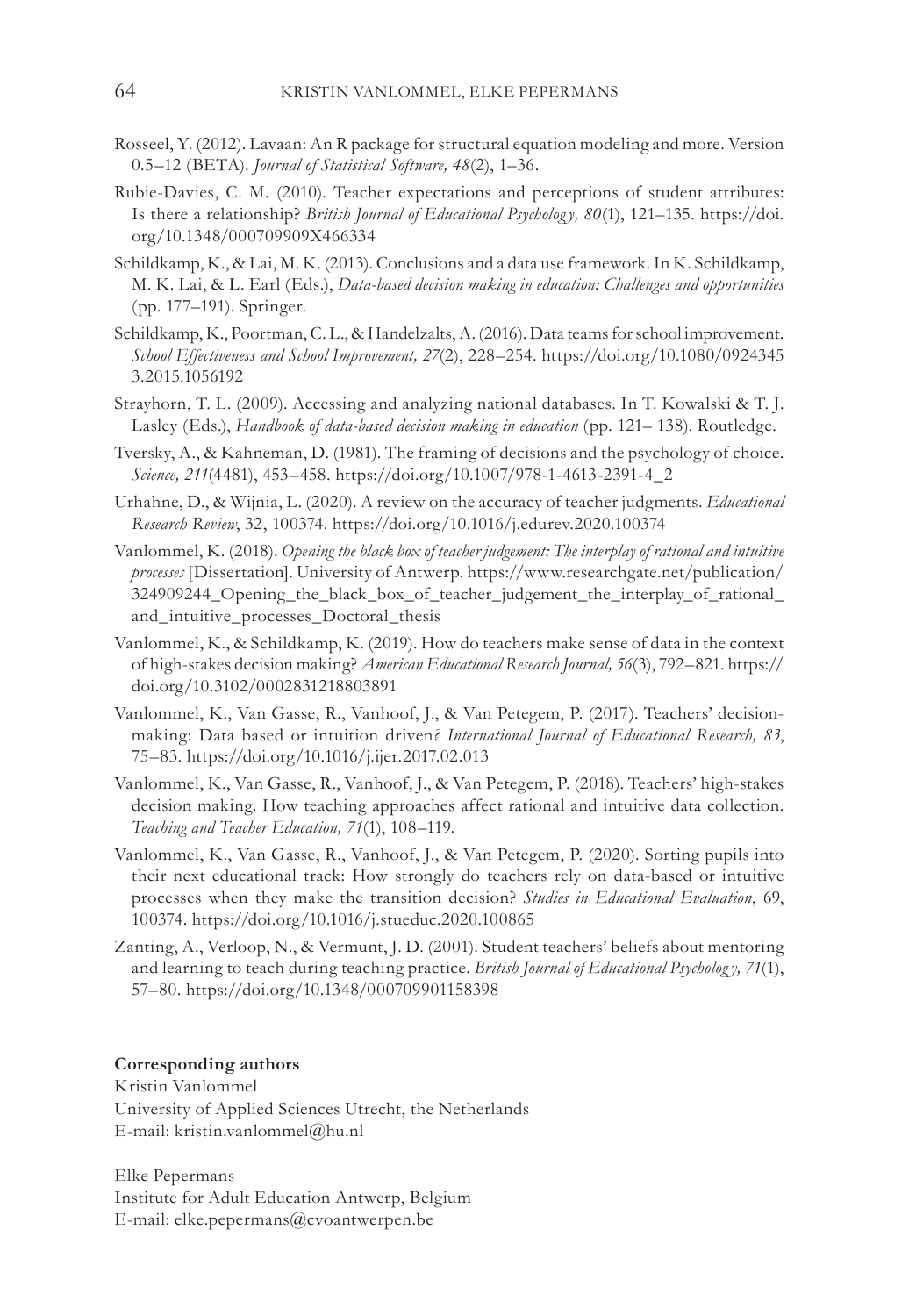# **Appendix 1**

## **Teacher Decision-Making Inventory (TDMI)**

This inventory is designed to explore how you make a tough transition decision in relation to promotion to the next educational level/track. We ask you to picture a tough case, in which the decision is not straightforward. The questions investigate the different phases of the decision process during the year. How were you able to define the problem in relation to promotion at the start of the year? How did you collect more information during the year? How did you interpret test results for this student and on what evidence base would you rely most at the end of the year?

You can answer these questions on a scale ranging from (1) not important at all to (4) very important.

| Statement                                                                                                |   | Assessment     |               |                |  |
|----------------------------------------------------------------------------------------------------------|---|----------------|---------------|----------------|--|
| The following aspects of the student's learning lead me to identify<br>problems in relation to promotion |   |                |               |                |  |
| Concentration-related behaviors that catch my attention                                                  |   | $\overline{2}$ | 3             | 4              |  |
| Motivation-related behaviors that catch my attention                                                     |   | $\overline{2}$ | 3             | 4              |  |
| Behaviors related to the student's interest in learning that catch my attention                          |   | $\overline{2}$ | 3             | $\overline{4}$ |  |
| Data that I analyze in the student tracking system                                                       |   | $\overline{2}$ | 3             | $\overline{4}$ |  |
| Deficits related to literacy that I spontaneously recognize                                              |   | $\mathfrak{D}$ | 3             | $\overline{4}$ |  |
| Characteristics related to social status that I spontaneously recognize                                  |   | $\overline{2}$ | 3             | $\overline{4}$ |  |
| Behaviors related to work ethic that catch my attention                                                  |   | $\overline{2}$ | 3             | $\overline{4}$ |  |
| Information from a regular meeting with a colleague                                                      | 1 | $\mathfrak{D}$ | 3             | $\overline{4}$ |  |
| Information from a team meeting                                                                          |   | $\overline{2}$ | 3             | $\overline{4}$ |  |
| When I need more information in relation to the problem, I                                               |   |                |               |                |  |
| Observe the student using an observation protocol                                                        | 1 | $\overline{2}$ | 3             | $\overline{4}$ |  |
| Search for information in the literature                                                                 |   | $\overline{2}$ | 3             | $\overline{4}$ |  |
| Read the notes I make during my daily practice                                                           |   | $\overline{2}$ | 3             | $\overline{4}$ |  |
| Administer a targeted tests or assignment (e.g., to measure literacy)                                    |   | $\mathfrak{D}$ | $\mathcal{E}$ | $\overline{4}$ |  |
| Retrieve information from memory of similar cases in the past                                            |   | $\overline{2}$ | 3             | $\overline{4}$ |  |
| Feel what my intuition tells me                                                                          |   | $\mathfrak{D}$ | 3             | 4              |  |
| When I make sense of data, I                                                                             |   |                |               |                |  |
| Take into account the effort the student makes                                                           | 1 | $\overline{2}$ | 3             | $\overline{4}$ |  |
| Take into account the student's socio-economic situation                                                 |   | $\mathfrak{D}$ | 3             | $\overline{4}$ |  |
| Take into account the student's first language                                                           |   | $\overline{2}$ | 3             | $\overline{4}$ |  |
| Take into account the student's well-being                                                               |   | $\overline{2}$ | 3             | $\overline{4}$ |  |
| Take into account the student's social behavior                                                          |   | $\mathfrak{D}$ | 3             | $\overline{4}$ |  |
| Adjust my evaluative criteria to meet the student's individual needs                                     |   | $\overline{2}$ | 3             | $\overline{4}$ |  |
| Use shared criteria discussed with a colleague                                                           |   | $\overline{2}$ | 3             | 4              |  |